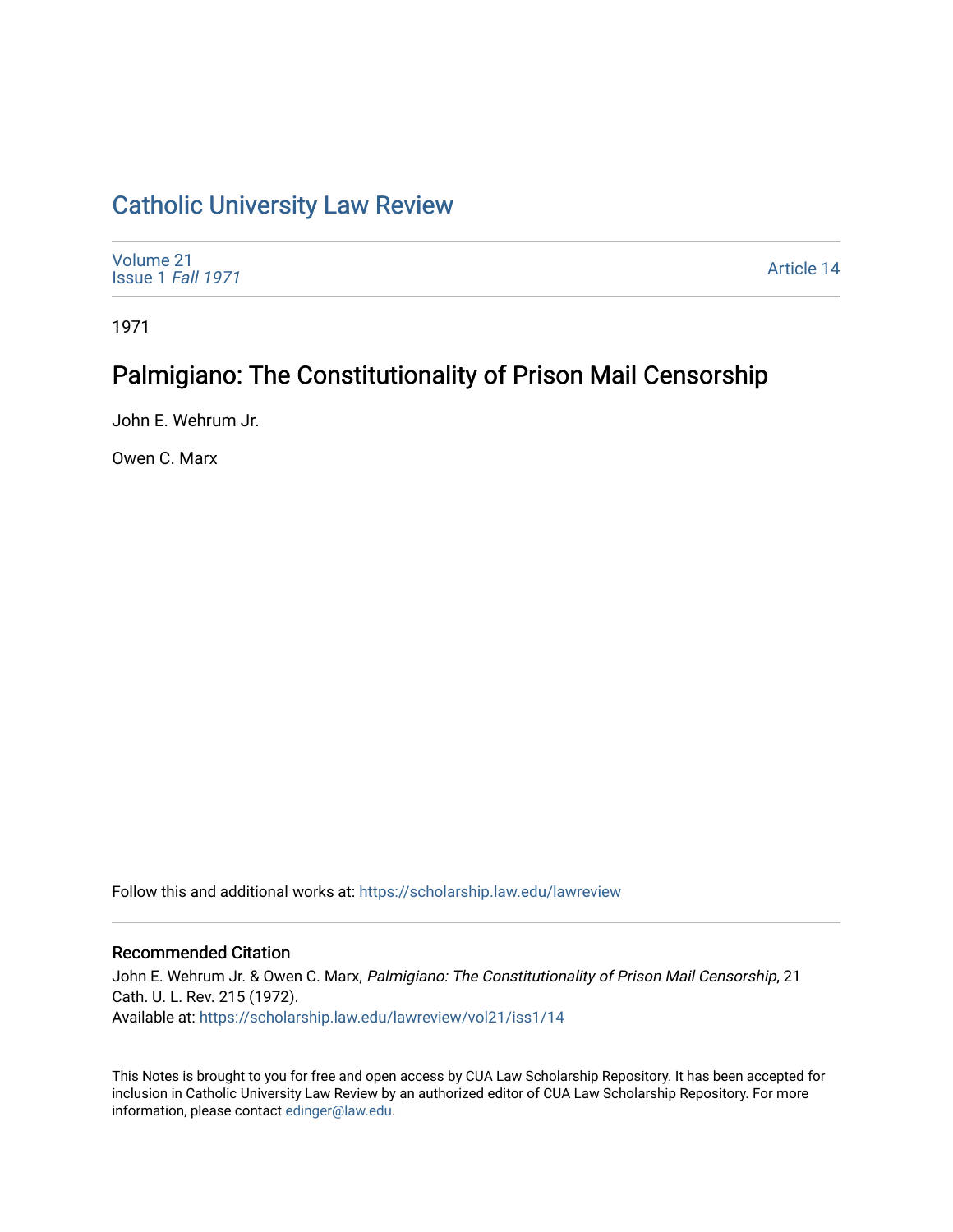### **Palmigiano: The Constitutionality of Prison Mail Censorship**

In *Palmigiano v. Travisono'* the United States District Court for the District of Rhode Island examined the practice of prison mail censorship in light of the first and fourth amendment guarantees of freedom of speech and freedom from unlawful search and seizure. In a class suit, inmates of the Rhode Island Adult Correctional Institution sought an order restraining prison authorities from "delaying, opening, reading, censoring or tampering in any way with incoming or outgoing mail,"<sup>2</sup> Rejecting prior case law,<sup>3</sup> the district court granted a temporary restraining order and reasoned that total censorship served "no rational deterrent, rehabilitative or prison security purpose."<sup>4</sup> It ruled that total censorship of outgoing mail was "unnecessary and in violation of the First Amendment rights of the parties involved,"<sup>5</sup> and formulated a rule of reason for incoming mail which was dictated by prison security. The court also held that either type of mail cannot be constitutionally censored if it is between pretrial inmates and their attorneys<sup>6</sup> or certain public officials.<sup>7</sup>

As the court in *Palmigiano* recognized, any discussion of prison inmates'

.4. Palmigiano v. Travisono, 317 F. Supp. at 785.

6. *Id.* at 789.

7. The court held that prison officials were prohibited from opening or otherwise inspecting the contents of any incoming or outgoing letters between inmates and the following public officials:

a) The President of the United States; any United States Senator or Congressman; Judges of any of the Federal Courts of the United States; including the clerks of said courts, the Attorney General of the United States and Director of the Federal Bureau of Prisons.

b) The Governor of the State of Rhode Island, Supreme, Superior and District Court Judges of Rhode Island; Lt. Governor, Attorney General, Secretary of State, General Treasurer, and any member of the Rhode Island State Legislature or any state prison official or member of the Parole Board.

*Id.* at **788-89.**

I. 317 F. Supp. 776 (D.R.I. 1970).

<sup>2.</sup> *Id.* at 780.

<sup>3.</sup> Prior to *Palmigiano* the settled doctrine was that "except in extreme cases the courts will not interfere with the conduct of a prison, with the enforcement of its rules and regulations, or its discipline." Childs v. Pegelow, 321 F.2d 487, 489 (4th Cir. 1963); *see, e.g.,* Harris v. Settle, 322 F.2d 908, **910** (8th Cir. 1963); United States *ex rel* Morris v. Radio Station WENR, 209 F.2d 105, 107 (7th Cir. 1953). Since censorship of inmate mail Was not considered an "extreme case," judicial review was limited. Courts felt they possessed neither the time nor expertise to supervise the minute details of prison administration and were unwilling to review the acts of prison authorities except in circumstances of illegal detainment or cruel and unusual punishment. *See, e.g.,* Lee v. Tahash, 352 F.2d 970 (8th Cir. 1965); McCloskey v. Maryland, 337 F.2d 72 (4th Cir. 1964).

<sup>5.</sup> **Id.** at 791.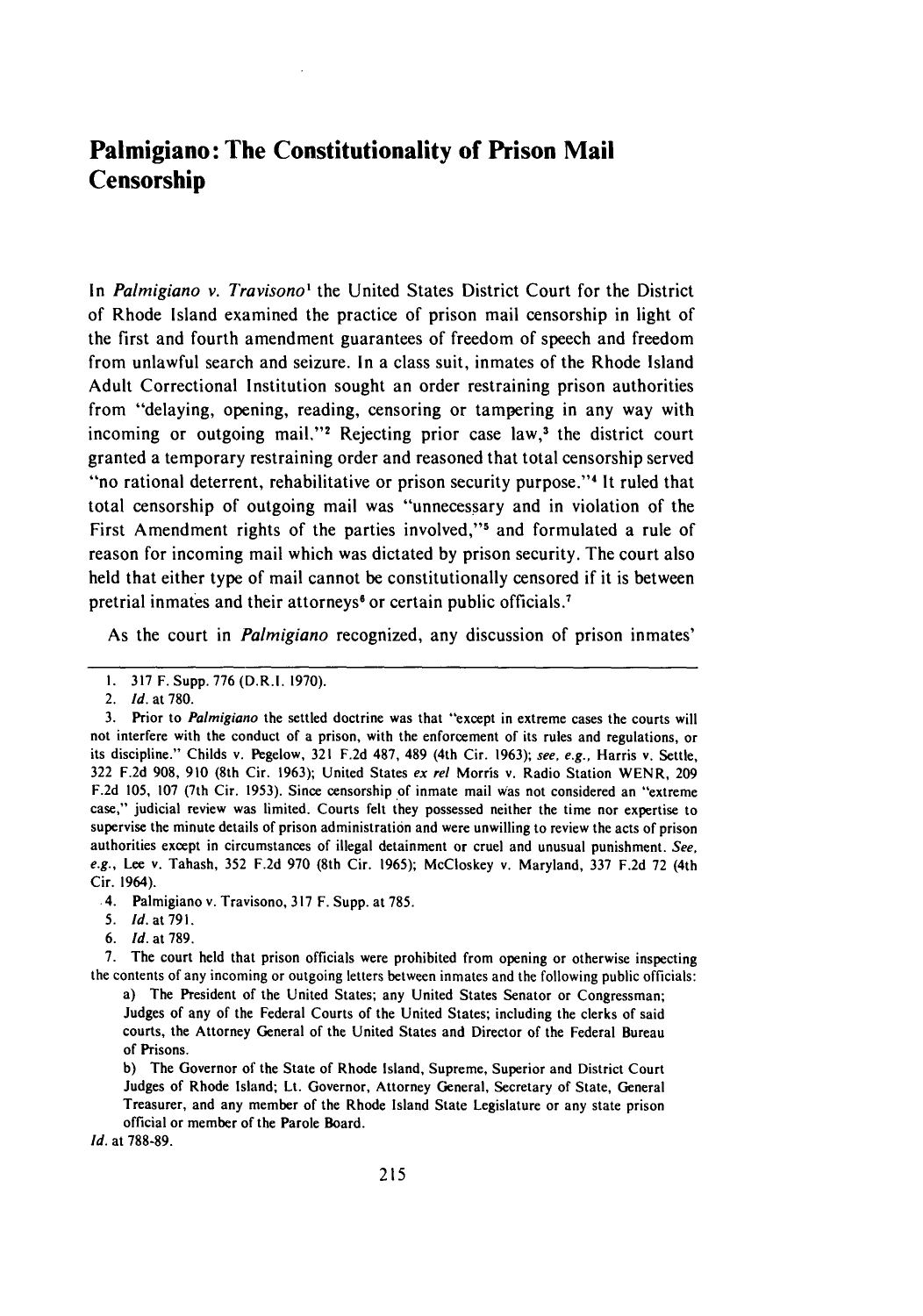constitutional rights must begin with an analysis of the "retention of rights" doctrine. This doctrine, originally propounded in Coffin v. Reichard,*8* states that "a prisoner retains all the rights of an ordinary citizen except those expressly or by necessary implication taken from him by law."<sup>9</sup> In contrast to those "judicial attitudes of the past"" which considered the prison inmate as a "slave of the state,"<sup>11</sup> Palmigiano recognized that prisoners do retain certain first and fourth amendment rights.

The state's interest in maintaining the security of its penal institutions was balanced against the "retention of rights" doctrine.12 Although it acknowledged the legitimacy of the state interest, the *Palmigiano* court stressed the inmate's right to rehabilitation and the integral role that the receipt of mail plays in any effective rehabilitation program. The court felt that this right should be weighted heavily whenever it is balanced against the state interest in the security

12. Palmigiano v. Travisono, 317 F. Supp. at 783. Prison authorities stress the importance of screening incoming correspondence to prevent the introduction of contraband into the institution. See, e.g., Hatfield v. Bailleaux, 290 F.2d 632, 639 (9th Cir. 1961). Thus, incoming mail is generally examined to detect evidence of escape plots or weapons, and to exclude so called "inflammatory material" and drugs. In In re Harrell, 2 Cal. 3d 675, 470 P.2d 640, 87 Cal. Rptr. 504 (1970), the court upheld a prison regulation which prevented inmates' access "to obscene materials or those which tend to incite certain activities which pose a distinct threat to prison discipline." Here, an inmate challenge the constitutionality of the marijuana law and attempted to correspond with a theology professor who had co-authored a work on the subject with Dr. Timothy Leary. See *also* Fulwood v. Clemmer, 206 F. Supp. 36 (D.D.C. 1962), where a Negro inmate, a disciple of Elijah Muhammad, was denied access to a newspaper which carried an article by his spiritual leader since it was considered "inflammatory."

Censorship has also been imposed on an inmate's business correspondence. The purpose of this was to prevent the prisoner from gaining outside resources which would be used as a lever in the corruption of prison guards. See, e.g., Brabson v. Wilkins, 45 Misc. 2d 286, 256 N.Y.S.2d 693 (Sup. Ct. 1965); Stroud v. Swope, 187 F.2d 850 (9th Cir. 1951).

In Palmigiano, the Assistant Director for Correctional Services professed a fear that inmates would engage in confidence schemes or enter into criminal conspiracies with persons outside the prison. 317 F. Supp. at 784. He felt he had a statutory duty to censor outgoing mail in order to "protect the outside community from insulting, obscene, or threatening letters." Id. at 784. As a result, the censoring officer was given authority to "stop any letter that is insulting, fraudulent, threatening or not in good taste or any letter that cases the prison in an unfavorable light." **Id.** at 784. The courts have consistently upheld this type of broad delegation of censorship powers to prison authorities as being valid incidents of state interest. See, e.g., McDonough v. Director of Patuxent, 429 F.2d 1189 (4th Cir. 1970), (although an inmate was allowed to publish a letter in Playboy magazine seeking financial assistance, he had no right to criticize the penal administration or the constitutionality of the law under which he was sentenced); Lee v. Tahash, 352 F.2d 970 (8th Cir. 1965), (a prison regulation which prevented outgoing mail criticism of "the law, rules, institution policy or officials" is an inherent incident in the administration of penal institutions); McCloskey v. Maryland, 337 F.2d 72 (4th Cir. 1964), (prison officials have a right to censor inmate correspondence to be certain of its "reasonableness and propriety").

<sup>8. 143</sup> F.2d 443 (6th Cir. 1944).

<sup>9.</sup> **Id.** at 445.

<sup>10.</sup> Palmigiano v. Travisono, 317 F. Supp. at 785.

**I1.** Ruffin v. Commonwealth, 62 Va. (21 Gratt.) 790, 796 (1871).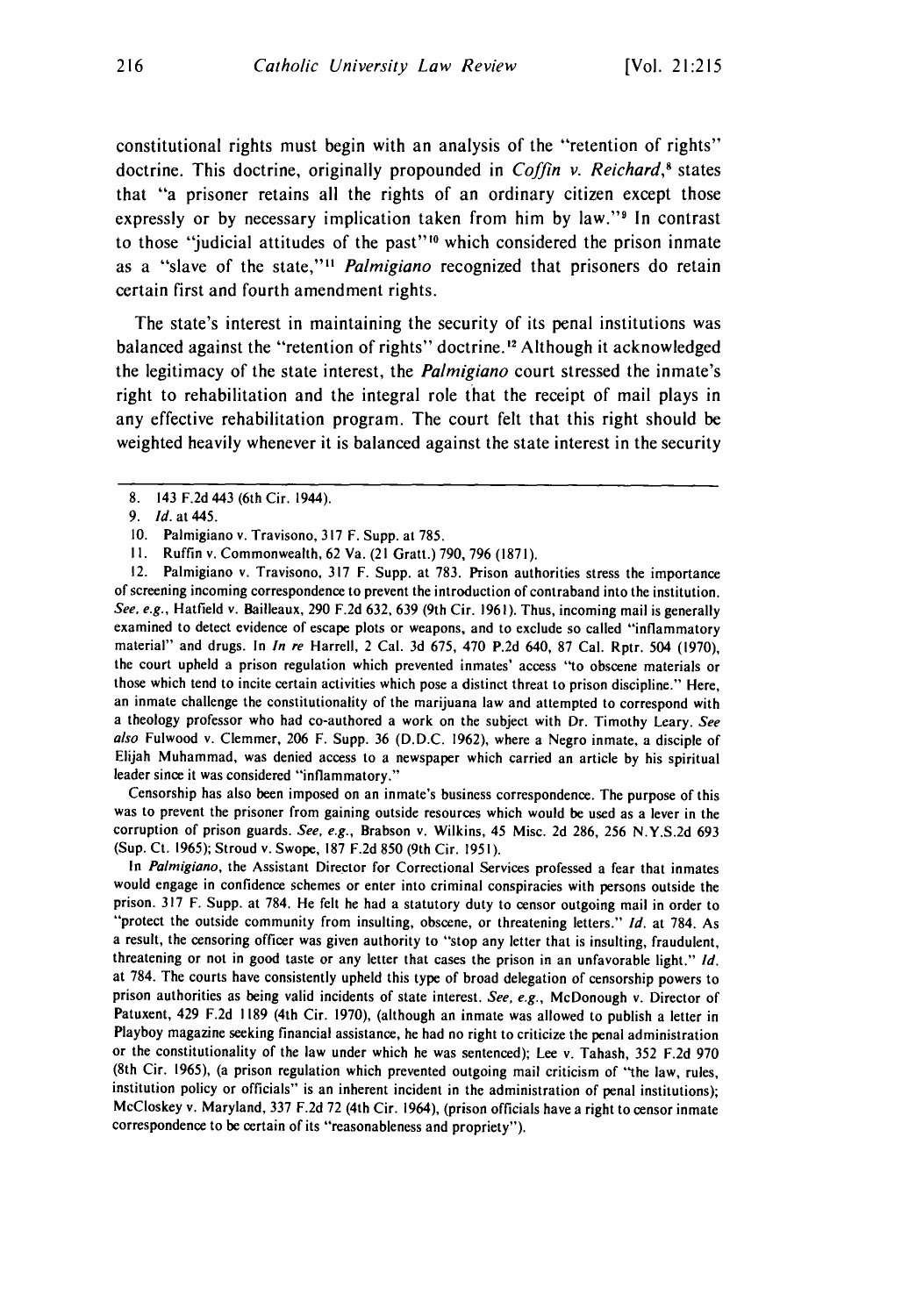of the institution.13

Although the petitioners in *Palmigiano* alleged first, fourth, sixth, ninth and fourteenth amendment violations, the court limited its discussion to the first amendment guarantees, except to note that fourth amendment abuses were also inherent in the prison censorship procedure. This article will examine the first amendment arguments advanced **by,** the *Palmigiano* court, propose an alternative fourth amendment approach, and suggest ninth amendment considerations.

#### *First Amendment Considerations*

In his examination of the constitutionality of prison mail censorship, Judge Petine writing for the three judge statutory court adhered to the two controlling doctrines of the Supreme Court-the clear and present danger test and the balancing of interests test. As originally enunciated in *Schenck v. United States",* the clear and present danger test states that an individual's action can be restricted only if it is clear that failure to do so would substantially harm the public welfare.<sup>15</sup> This test was modified in *Dennis v. United States*<sup>16</sup> in which the Supreme Court weighed the need for restrictions on first amendment rights against the consequences of permitting unrestrained actions. "In each case [courts] must ask whether the gravity of the 'evil' discounted by its improbability, justifies such invasion of free speech as is necessary to avoid the danger."' 7 Applying the *Dennis* test requires that prison mail censorship be weighed against first amendment guarantees. As *Palmigiano* stated "the burden is on the prison authorities to show a compelling justification for

14. 249 U.S. 47 (1919).

*15. See* Whitney v. California, 274 U.S. 357, 374-78 (1927) (Brandeis **&** Holmes, **JJ.,** concurring).

16. 341 U.S. 494 (1951).

These later cases have fashioned the principle that the constitutional guarantee of free speech and free press do not permit a state to "forbid or proscribe (the oral) advocacy

<sup>13.</sup> In balancing these divergent state interests, the court recognized that noted criminologists have espoused greater freedom rather than restriction of the inmate's communication with the "outside world."

We argue for fewer restrictions on letter writing. Letter writing keeps the prisoner in contact with the outside world, helps to hold in check some of the morbidity and helplessness produced by prison life and isolation, stimulates his more natural and human impulses, and otherwise may make contributions to better mental attitudes and reformation.

Palmigiano v. Trevisono, 317 F. Supp. at 786. See also C. **BARNES &** J. **TEETERS, NEW HORIZONS IN CRIMINOLOGY** 492 (3d ed. 1959).

<sup>17.</sup> United States v. Dennis, 183 F.2d 201 (2d Cir. 1950). This quote by Chief Judge Learned Hand was adopted by the Supreme Court on appeal. Dennis v. United States, 341 U.S. 494, 510 (1950). There is some controversy as to whether the "clear and present danger" test was overruled in Brandenburg v. Ohio, 395 U.S. 444 (1969) where the Court citing Dennis held that,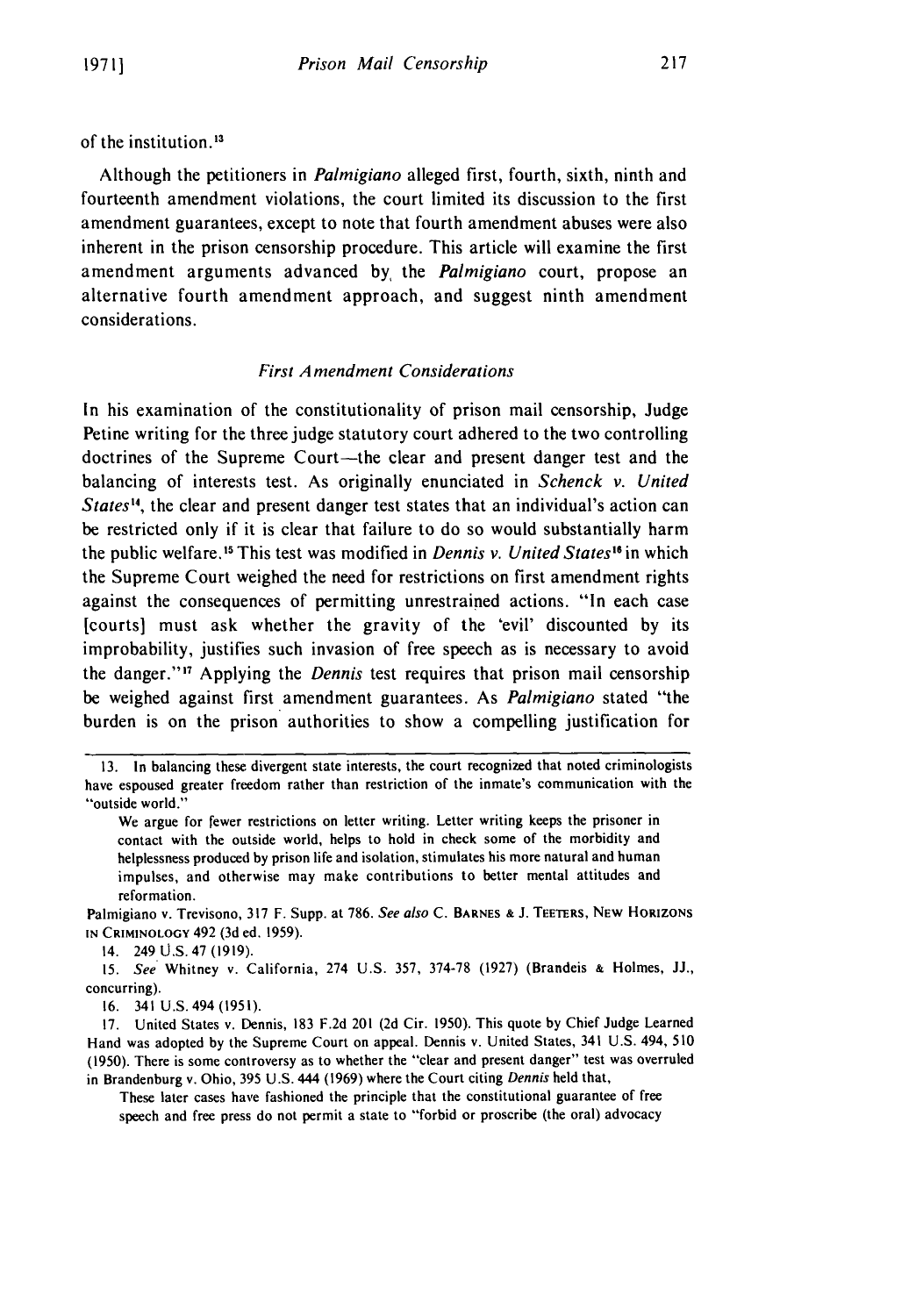interfering with the free exercise of those freedoms."<sup>18</sup> Thus, the prisoner should retain his rights unless suppression is justified by an overriding interest.19

Like *Palmigiano, Jackson v. Godwin*<sup>20</sup> found that prison officials had not met the heavy burden of justifying their infringement upon an individual's freedom. The *Jackson* court stated:

[ln the area of first amendment freedoms] we have pointed out that stringent standards are to be applied to governmental restrictions **.** . . and rigid scrutiny . . . must show some substantial and controlling interest which requires the subordination or limitation of these important constitutional rights, and which justifies their infringement **. . .** and absence of such compelling justification, the State restrictions are impermissible infringements of these fundamental and preferred rights. <sup>21</sup>

The court found that it was not enough to simply balance the state interest against first amendment protections. Rather the state was required to use the least restrictive methods possible in protecting itself. Judge Tuttle went on to say:

Moreover, in examining the justification for state infringement in the area of [first amendment freedoms] the Supreme Court has recognized and declared the principle that the means utilized by the State, as well as the ends, must be legitimate. Even the most legitimate of legislative ends cannot justify the enforcement [sic] of

18. Palmigiano v. Travisono, 317 F. Supp. at 786.

19. Although the Courts in *Palmigiano* and in Coffin v. Reichard squarely faced the first amendment issues, they did so only to the extent that it affected the receipt of mail by the prison inmate. The infringement of these rights vis-a-vis the non-inmates who were corresponding with the prisoners was not the basis of these decisions.

20. 400 F.2d 520 (5th Cir. 1968).

21. Id. at 541. A Negro inmate under sentence of death charged that prison officials had deprived him of equal protection by denying him the right to receive Negro newspapers and magazines. The prison regulation under which censorship of inmate mail was excercised gave authority to the prison superintendent "to refuse mail if in his opinion such mail would be detrimental to good order and discipline." *Id.* at 531. The prison superintendent felt justified in excluding certain mail to the inmate, because it was his duty "to insure that no publications containing elements of violence or sex entered the prison." *Id.* at 531. In addition, the prison regulation limited the inmates' access to the rest of society by providing that a prisoner could subscribe to one newspaper of his choice, but that choice was restricted to newspapers published in the prisoner's home town. *Id.* at 530.

of the use of force or of law violation except where such advocacy is directed to inciting or producing imminent lawless action and is likely to incite or produce such action.

*Id.* at 447. Justices Black and Douglas concurred stating they understood that the majority opinion, by simply citing Dennis, "did not indicate any agreement on the Court's part with the 'clear and present danger' doctrine on which Dennis purports to rely." *Id.* at 450. Some circuits do not agree. See Norton v. Discipline Committee, 419 F.2d 479 (D.C. Cir. 1969). For a discussion of the distortion of the "clear and present danger" test by Dennis, see McKay, The Preference for Freedom, 34 N.Y.U.L. REV. 1182, 1203 (1959).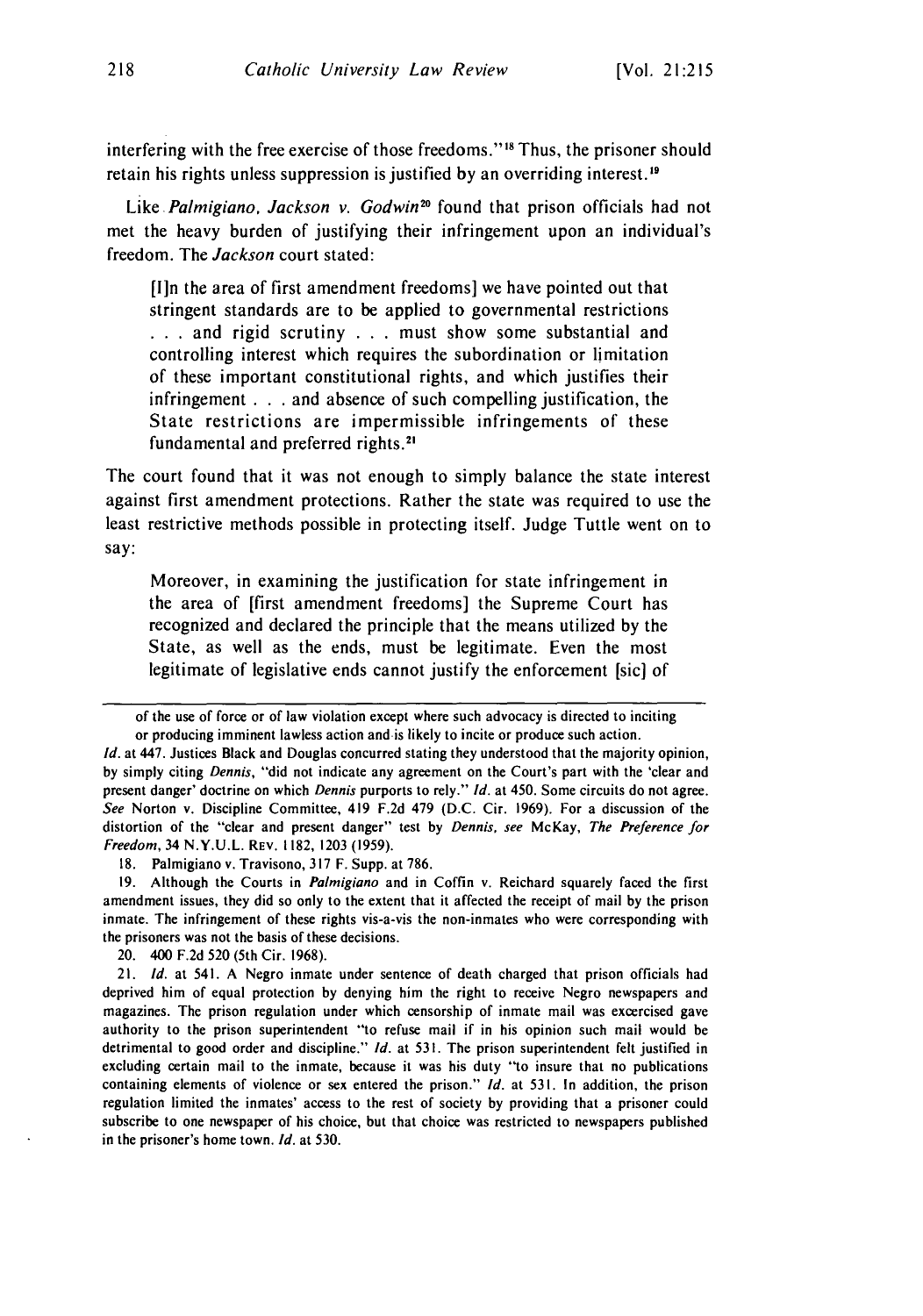fundamental rights if these ends may **be** accomplished **by** the use of less restrictive alternative means which result in less invasion of these fundamental rights. $22$ 

Curtailing a prisoner's first amendment right to receive mail may have a deleterious effect on society as a whole as well as on an individual inmate. Just as mail censorship limits the right of an inmate to receive information from the outside world, it also curtails society's right to firsthand information about prison conditions.<sup>23</sup>

**A** court must not focus solely on the first amendment rights of the prison inmate. Rather it must concern itself also with the "rights of all persons or institutions outside the prison who wish to correspond with the inmate."<sup>24</sup> Ideas expressed in prison correspondence represent one of the few means **by** which society can keep abreast of the **status** and conditions of prisoners and prisons. **By** limiting this means of expression, the courts permit prison authorities to arbitrarily control the dissemination of thought between the prison community and society as a whole. Such an arbitrary exercise of power is abhorrent to the freedoms contained in the first amendment.

The necessity of allowing inmates to communicate with the courts has previously provided an exception to the "hands-off" doctrine and resulting reluctance of courts to interfere with the administration of prisons. As *Palmigiano* acknowledged, the judiciary has been quick to intervene in the administration of a prison when called upon to safeguard access to the courts themselves.<sup>25</sup> Not only are prison officials restrained from restricting inmate correspondence with the courts, they are also prohibited from unreasonably delaying this mail, "since such delay would amount to an effective denial **of** a prisoner's right to access to the courts."26

Regulations cannot be enforced against the transportation of printed matter in the mail, which is open to examination, or as to interfere in any manner with the freedom of the press. Liberty of circulating is an essential to that freedom as liberty of publishing; indeed, without the circulation, the publication would be of little value.

**25.** It is well settled that "access of prisoners to the courts for the purpose of presenting their complaints may not be denied or obstructed." Johnson v. Avery, **393 U.S.** 483, 485 **(1969);** Lee v. Tahash, **352 F.2d 970** (8th Cir. **1965);** Bailleaux v. Holmes, **177** F. Supp. **361 (D.** Ore. **1959).**

<sup>22.</sup> *Id.* at **541.**

**<sup>23.</sup>** In Kovacs v. Cooper, **336 U.S. 77** (1949), the Supreme Court stated that free speech is guaranteed every citizen so that he may reach the mind of willing listeners, and in order to do so "there must be an opportunity to win their attention." *Id.* at **87.**

<sup>24.</sup> Palmigiano v. Travisono, **317** F. Supp. at **786.** It would follow that in any examination of the constitutionality of prison mail censorship, consideration also must **be** given to the first amendment guarantee of freedom of the press. The Supreme Court stated in *Ex Parte* Jackson, **96 U.S. 727, 733 (1877):**

**<sup>26.</sup>** *See, e.g.,* Coleman v. Peyton, **362 F.2d 905** (4th Cir. **1966);** Lee v. Tahash, **352 F.2d 970** (8th Cir. **1965);** Bailleaux v. Holmes, **177** F. Supp. **361 (D.** Ore. **1959);** United States ex rel Vraniak v. Randolph, **161** F. Supp. 554 **(E.D. Ill.** 1958);Warfield v. Raymond, **195 Md. 711, 71 A.2d 870 (1950);** *Ex* **Parte** Hull, **312 U.S.** 546 (1941).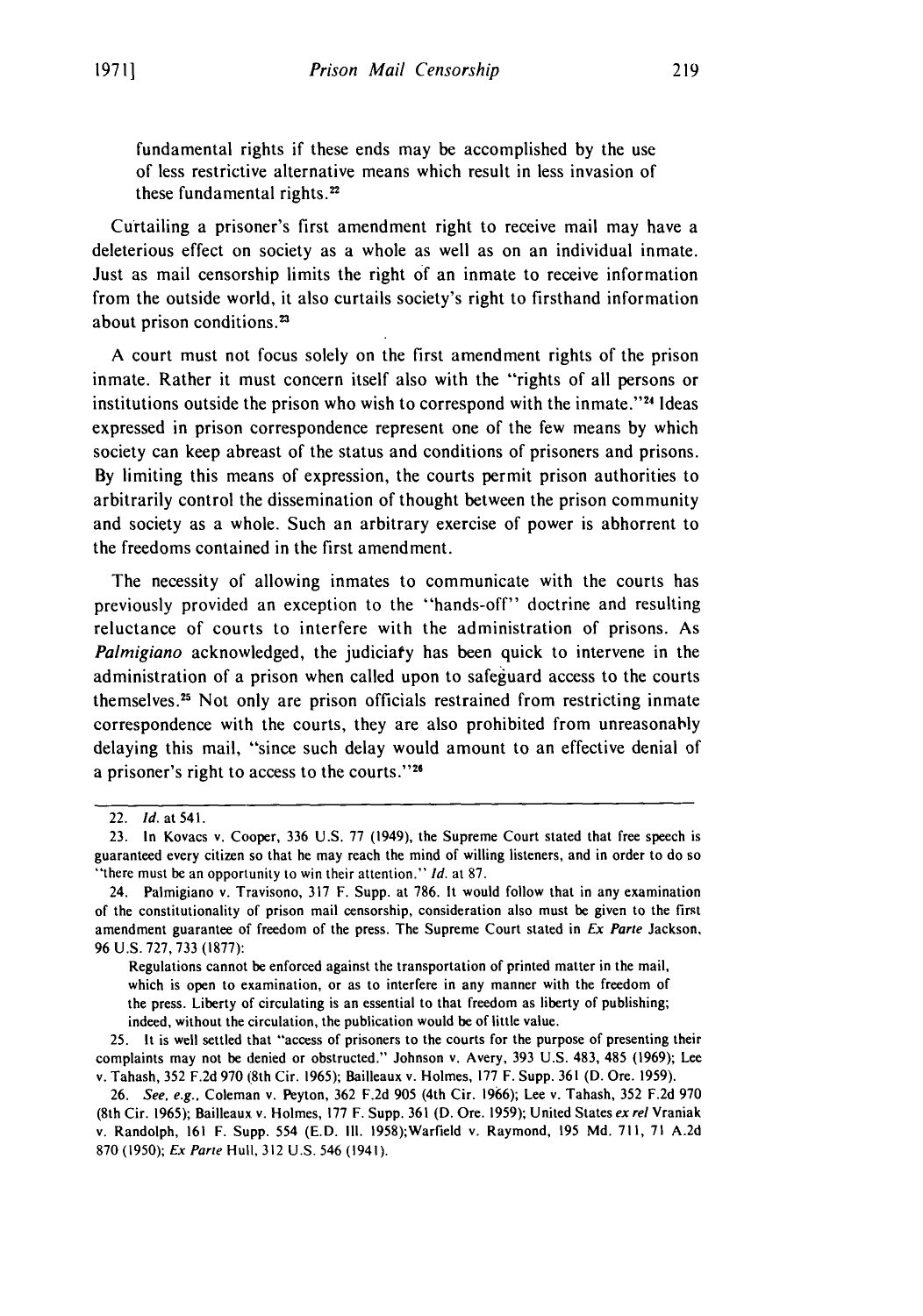Prior to *Palmigiano,* the courts had not been eager to interfere with the censorship of correspondence between an inmate and his attorney.<sup>27</sup> Palmigiano held that inmate-attorney mail is an extension of an inmate's right of access to the courts. 8 Rather than relying on the common-law attorney-client privilege the court reasoned that since an attorney is an officer of the court, such correspondence amounts to intimate correspondence with the courts, and is thus entitled to constitutional protection.<sup>29</sup> The court considered the censorship of attorney-inmate mail to be "just another veil which can help hide an administration which perhaps should be a prime subject for judicial review."30

It is axiomatic that an inmate needs to consult with his attorney and that an unconvicted inmate, innocent until proven otherwise, possesses both the need and the right to consult freely with his legal representative. Palmigiano recognized the need and protected the right.

#### *Fourth Amendment* Considerations

The court in *Palmigiano* focused primarily on mail censorship as it relates to the first amendment. However, it also held that the conduct of prison officials who indiscriminately opened and read prison mail "whether the same be from inmates or members of the free society" was a violation of the fourth amendment;<sup>31</sup> yet it recognized that "by necessity, the full sweep of the fourth

Unfortunately, a small minority of the members of the bar are not above reproach, but perhaps more important is that it is a simple matter for anyone to have a fictitious return address printed on envelopes and letterheads.

Barkin, The Emergence of Correctional Law and the Awareness of the Rights of the Convicted, 45 **NEB.** L. REv. 669, 675 (1966).

28. In reasoning thusly, the Palmigiano court fully agreed with Judge Keating's dissent in Brabson v. Wilkins, 45 Misc. 2d 286, 256 N.Y.S.2d 693 modified 267 **N.Y.S.** 2d 580 (1966), where it was stated that ". . . the right of a prisoner to unexpurgated communications with his attorney is so significant that it outweights the danger of frustration of prison rules regarding outside activities *.... " Id.* at 699.

29. To censor such correspondence, Palmigiano held, would be "to render ineffective the guarantee of the Sixth Amendment." In so doing the court rejected the rationale of United States ex rel Green v. Maine, 113 F. Supp. 253 (D. Me. 1953); Vraniak v. Randolph, 161 F. Supp. 553 (E.D. II1., 1852).

30. 317 F. Supp. at 789. The Federal Bureau of Prisons does not subject an attorney's visits with his client-inmate to auditory supervision, yet they do censor attorney correspondence. "The obvious question, therefore is whether an escape plan or illegal business dealing can be transmitted as effectively by word of mouth as by the pen." If this is true then the practical benefits achied by the inspection of attorney-inmate correspondence are illusory.

Since uncensored visits are permitted between attorneys and inmates it follows logically that inmate-attorney correspondence should be free from censorship. In addition, any danger resulting from the rare case of an attorney assisting an inmate to avoid a legitimate prison regulation would be significantly outweighed by the constitutional right to assistance of counsel.

31. 317 F. Supp. at 791.

<sup>27.</sup> One of the reasons for this is set out by Eugene N. Barkin, Legal Counsel, Federal Bureau of Prisons and Associate Professor of Law, The George Washington University: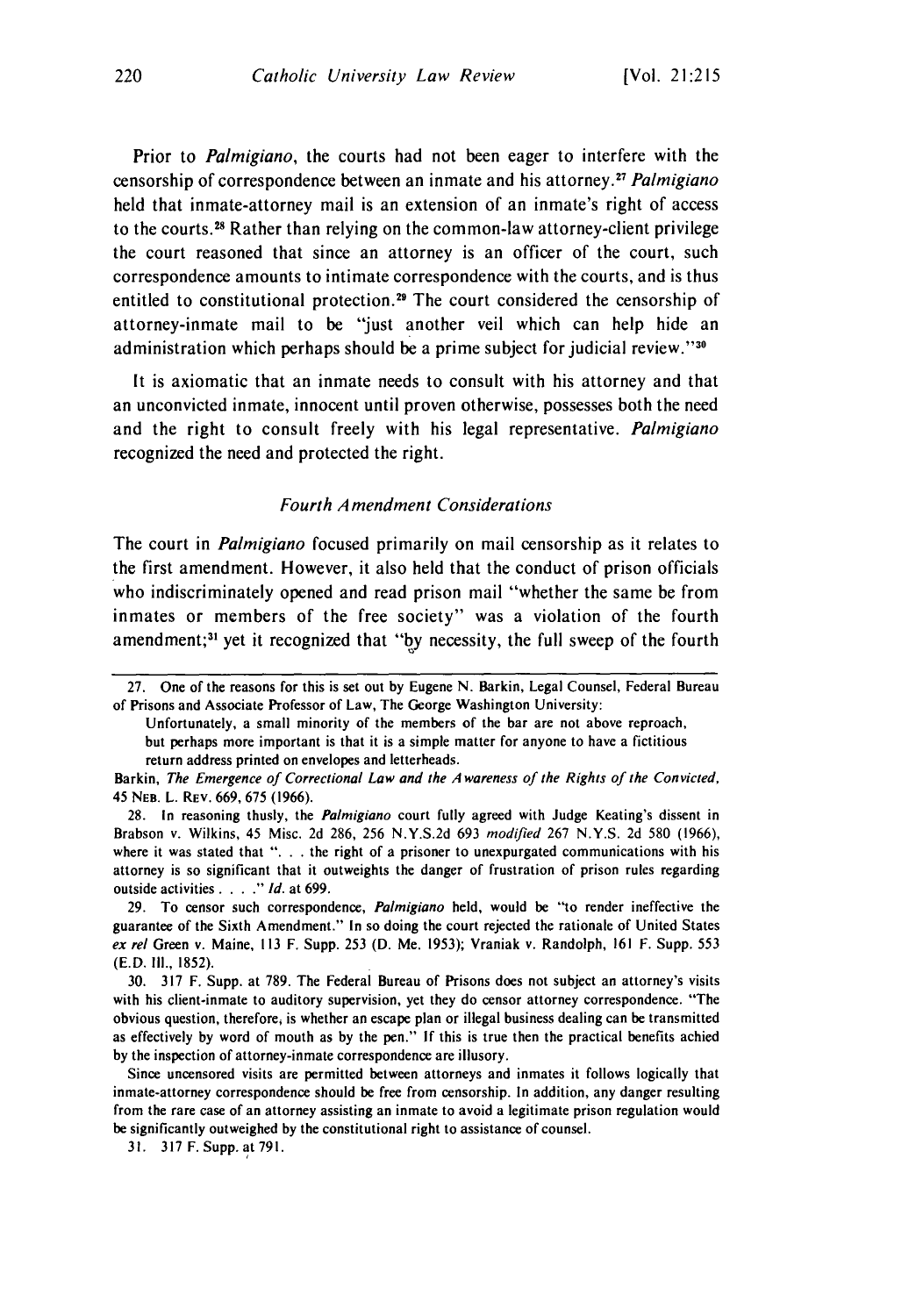amendment obviously cannot apply in a prison or jail context."<sup>32</sup> Therefore, although the court recognized that the inmate retained his right to be free from unreasonable searches and seizures, it failed to define the scope of such protection.<sup>33</sup>

It is a general rule that the invasion of a constitutionally protected area without a search warrant is presumptively unreasonable.<sup>34</sup> First class mail is such a constitutionally protected area; $35$  thus the mail may not be opened without the authority of a search warrant. When the articles searched are a form of expression, such as letters, the protection of the fourth amendment is supported by the inherent freedoms of the first amendment, and therefore, the courts have been extremely reluctant to class a search as reasonable when its ultimate goal is the suppression of free speech or thought.<sup>36</sup>

To qualify for fourth amendment protection a case must meet two qualifications: first, the person searched must have had an actual expectation of privacy; and second, that expectation must have been one that society is prepared to recognize as reasonable. 37 In *Palmigiano,* the prison authorities sought to negate the first qualification, of the prisoner's expectation of uncensored mail, by requiring inmates to sign an authorization of censorship.<sup>38</sup> This waiver, when judged by generally applicable standards is a travisty.<sup>39</sup> A

35. Ex Parte Jackson, 96 U.S. 727 (1878); United States v. Van Leeuwen, 414 F.2d 758 (9th Cir. 1969); For the constitutional distinction made between first class mail and other classes of mail, Oliver v. United States, 239 F.2d 818 (8th Cir. 1957). Whether such a rule is now applicable in a prison context is a matter of conjecture. In 1919, the Supreme Court held that letters written by an inmate charged with the murder of a prison guard may be intercepted by a vison warden without a warrant, conveyed to a prosecutor and later used as evidence against the inmate in a criminal trial without violating the fourth amendment. See Stroud v. United States, 251 U.S. 15 (1919).

36. See Stanford v. Texas, 379 U.S. 476 (1965); A Quantity of Copies of Books v. Kansas, 378 U.S. 205 (1964); Marcus v. Search Warrant, 367 U.S. 717 (1961). The principal reason why such logic has not been applied to prixon mail is the "hands-off" policy argument.

37. Katz v. United States, 389 U.S. 347 (1967), (Harlan, **J.,** concurring).

38. 317 F. Supp. at 781. The waiver was not mandatory, but unless it was signed the prisoner lost all mail privileges.

39. See Amos v. United States, 255 U.S. 313 (1921); Pekar v. United States, 315 F.2d 319 (5th Cir. 1963); McDonald v. United States, 307 F.2d 272 (10th Cir. 1962); Channel v. United

<sup>32.</sup> *Id.*

<sup>33.</sup> The Palmigiano Court held that such a fourth amendment right must be subject "to such curtailment as may be made necessary by the purpose of confinement and the requirements of security." **Id.** at 791.

<sup>34.</sup> Katz v. United States, 389 U.S. 347, 360 (1967), (Harlan, **J.,** concurring) "The overriding function of the fourth amendment is to protect personal privacy and dignity against unwarranted intrusion by the state." Schmerber v. California, 384 U.S. 757, 767 (1966). Its adoption was a reaction to the misuse of power in searches and seizures. The assurances against its revival are so deeply embodied in the fundamental law that "it ought not to be impaired by judicial sanction of equivocal methods, which, regarded superficially, may seem to escape the challenge of illegality, but which, in reality, strike at the substance of the constitutional right." Byars v. United States, 273 U.S. 28, 33 (1927).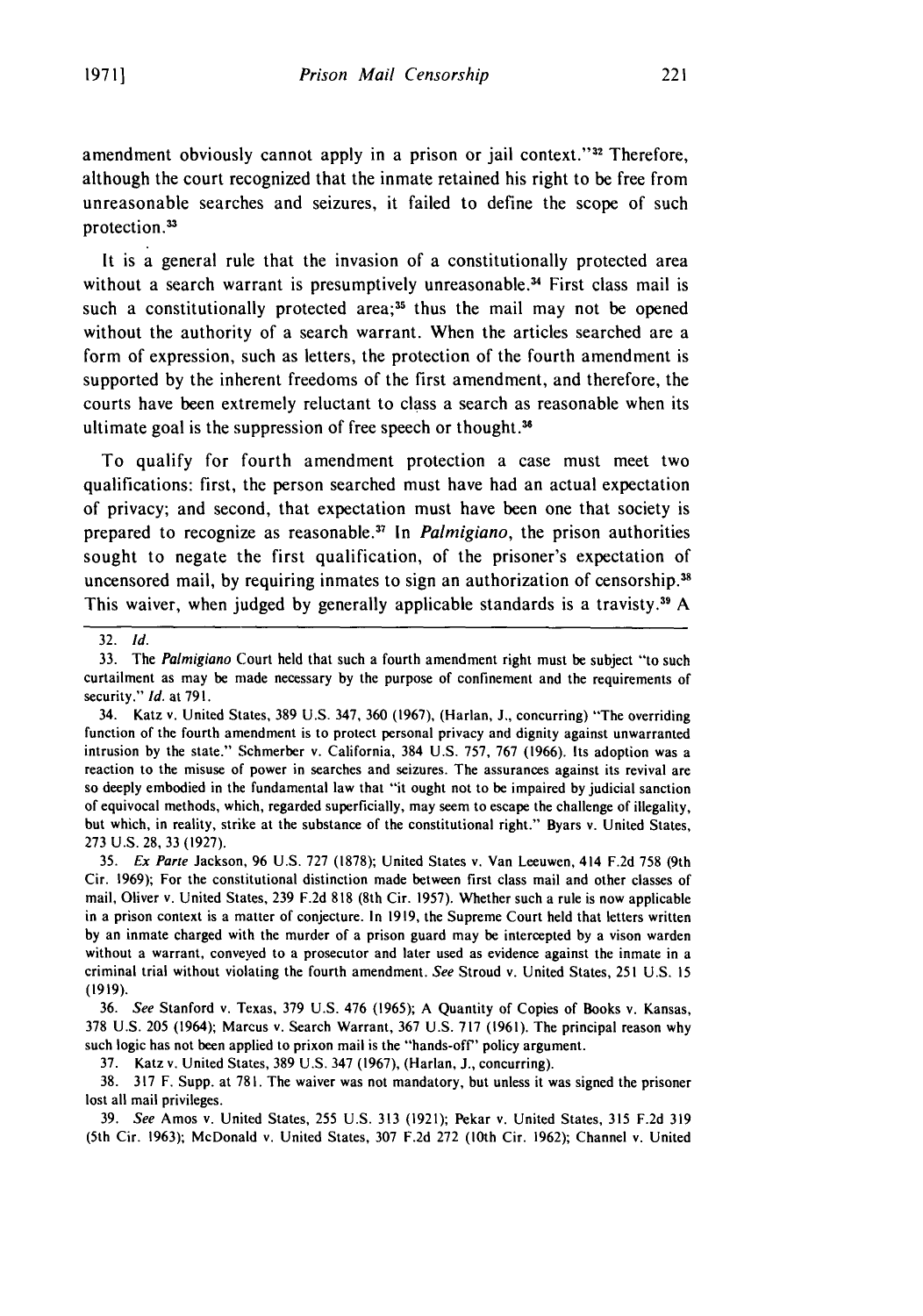search may be conducted with consent and without a warrant only if the individual freely and intelligently gives an "unequivocal and specific consent" which is "uncontaminated by any duress or coercion, actual or implied."<sup>40</sup> Courts indulge in every reasonable presumption against such waiver and will not presume aquiessence in the loss of fundamental rights.<sup>41</sup> Prison regulations such as that in *Palmigiano* not only coerce an inmate to surrender his already limited constitutimal rights, but, if exercised in the extreme, approach administrative extortion. <sup>42</sup>

Since the usual justification for censoring prisoner mail is the maintenance of the security necessary to effectively administer correctional institution, it would be better to interpret the fourth amendment in light of the rationale proferred for "administrative searches." Although *Palmigiano* did not consider this approach, the similarities between an administrative search and the typical prison censorship procedure are quite evident. Both are essentially noncriminal searches, *i.e.,* the authorities' primary intention is something other than discovery of evidence for use in a criminal proceeding.<sup>43</sup> The object of both prison and administrative searches is the protection the public interest through maintenance of an orderly society, whether prison society or society in general. In either case, inspections are necessary and the rights of the public must be balanced against the privacy of the individual. <sup>4</sup> 4 In view of this similarity it is difficult to justify any difference between the fourth amendment treatment of administrative searches and of prison searches.

An issue similar to that in *Palmigiano* was presented to the Supreme Court in *Frank v. Maryland.45* There, Mr. Justice Frankfurter stated:

Appellant's resistance can only be based, not on admissible self-

43. Both Justice Frankfurter in Frank v. Maryland, **359 U.S. 360 (1959),** (Douglas, **J.,** dissenting) and Justice White in Camara **v.** Municipal Court, **387 U.S. 523 (1967)** appeared reluctant to use the term "civil search" because evidence found in an administrative search could be used in a criminal charge. Such a proposition also holds true for prison mail censorship.

44. The difference between incoming and outgoing mail involves a constitutional question. Incoming mail is authored **by** a nonprisoner yet is subject to the same censoring procedure as outgoing mail. Although the court in *Palmigiano* made such a distinction in its restraining order, it based its decision on grounds of prison maintainance rather than on the Constitution.

45. **359 U.S. 360 (1959),** (Douglas, **J.,** dissenting).

States, **285 F.2d 217 (9th** Cir. **1960);** Judd **v.** United States, **190 F.2d** 649 **(D.C.** Cir. **1951);** United States v. Kelih, **272** F. Supp. 484 **(S.D. Ill. 1951).**

<sup>40.</sup> McDonald v. United States, **307 F.2d 272,** 274 (10th Cir. **1960).**

<sup>41.</sup> Johnson v. Zerbst, 304 **U.S.** 458 **(1938).** See also United States v. Vickers, **387 F.2d 703** (4th Cir. **1967);** Stoner v. California, **376 U.S.** 483 (1964); United States v. Page, **302 F.2d 81** (9th Cir. **1962).**

<sup>42.</sup> The motive underlying the "authorization" is unclear. **If** the prison warden can rightfully censor the prisoner's mail, why must the inmates sign the waiver? In Johnson v. Zerbst, 304 **U.S.** 458 **(1937)** and Gorman v. United States, **380 F.2d 158** (Ist Cir. **1967)** the standard of "consent" was the "intentional relinquishment or abandonment of a known right."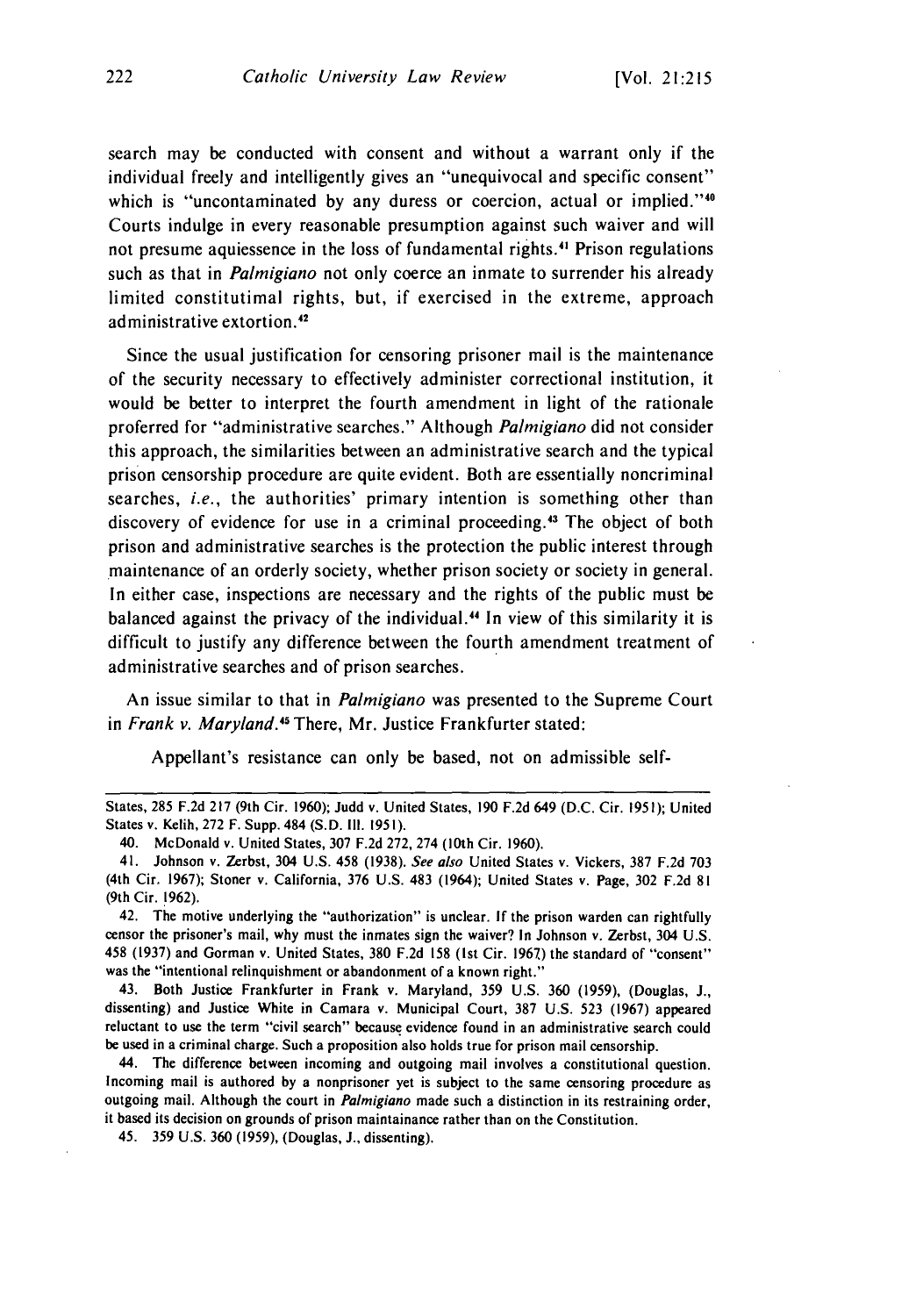protection (since the search is non-criminal in nature), but on a rarely voiced denial of any official justification for seeking to enter his home. The constitutional liberty that is asserted is the absolute right to refuse consent for an inspection designed and pursued solely for the protection of the community's health, even when the inspection is conducted with due regard for every convenience of time and place.<sup>46</sup>

In Frank the Court held this absolute right was subordinate to state interest, but *Camara v. Municipal Court<sup>47</sup>* overruled both the *Frank* reasoning and its result. When it decided *Frank* the Court felt that administrative searches were outside the protection of the fourth amendment because they lacked any prospect of criminal prosecution.48 However, this reasoning was rejected in Camara when the Court held that innocent persons should enjoy the same safeguards as those suspected of criminal activity.<sup>49</sup>

Prior to *Camara* courts generally held that the broad restraints on constitutional rights compel inquiry into both the extent of individual suppression and the justification of social need which requires this suppression.<sup>50</sup> The need to search must be balanced against the invasion which the search entails.<sup>51</sup> Camara enlarged this concept:

The final justification suggested for warrantless administrative searches is that the public interest demands such a rule; . **. .** . Of course in applying any reasonableness standard, including one of constitutional dimensions, an argument that the public interest demands a particular rule must receive careful consideration. But we think this argument misses the mark. The question is not, at this stage at least, whether these inspections may be made, but whether they may be made without a warrant . **.** . In assessing whether the public interest demands creation of a general exception to the Fourth Amendment's warrant requirement, the question is not whether the public interest justifies the type of search in question, but whether the authority to search should be evidenced by a

50. See, e.g., Frank v. Maryland, 359 U.S. 360 (1959); Boyd v. United States, 116 U.S. 616 (1886); District of Columbia v. Little, 178 F.2d 13 (D.C. Cir. 1949).

<sup>46.</sup> **Id.** at 366. Obviously, this issue changes considerably when the inspection is one which continues daily as it does for the prison inmates.

<sup>47. 387</sup> U.S. 523 (1967).

<sup>48.</sup> On the difference between a "criminal" 'and a "civil" search, compare Mr. Justice Frankfurter's majority opinion with Mr. Justice Douglas' dissenting opinion in Frank v. Maryland, 359 U.S. 360 (1959).

<sup>49.</sup> For a more thorough discussion of the distinction between Frank and Camara and the reliance upon Entick v. Carrington, 19 Howell's State Trials, Col. 1029 (1765), see Comment, Administration Searches and the Fourth Amendment, 36 UMKC L. REV. 111, 126 (1968).

<sup>51.</sup> Camara v. Municipal Court, 387 U.S. 523 (1967), (Clarke, Harlan **&** Stewart, **JJ.,** dissenting).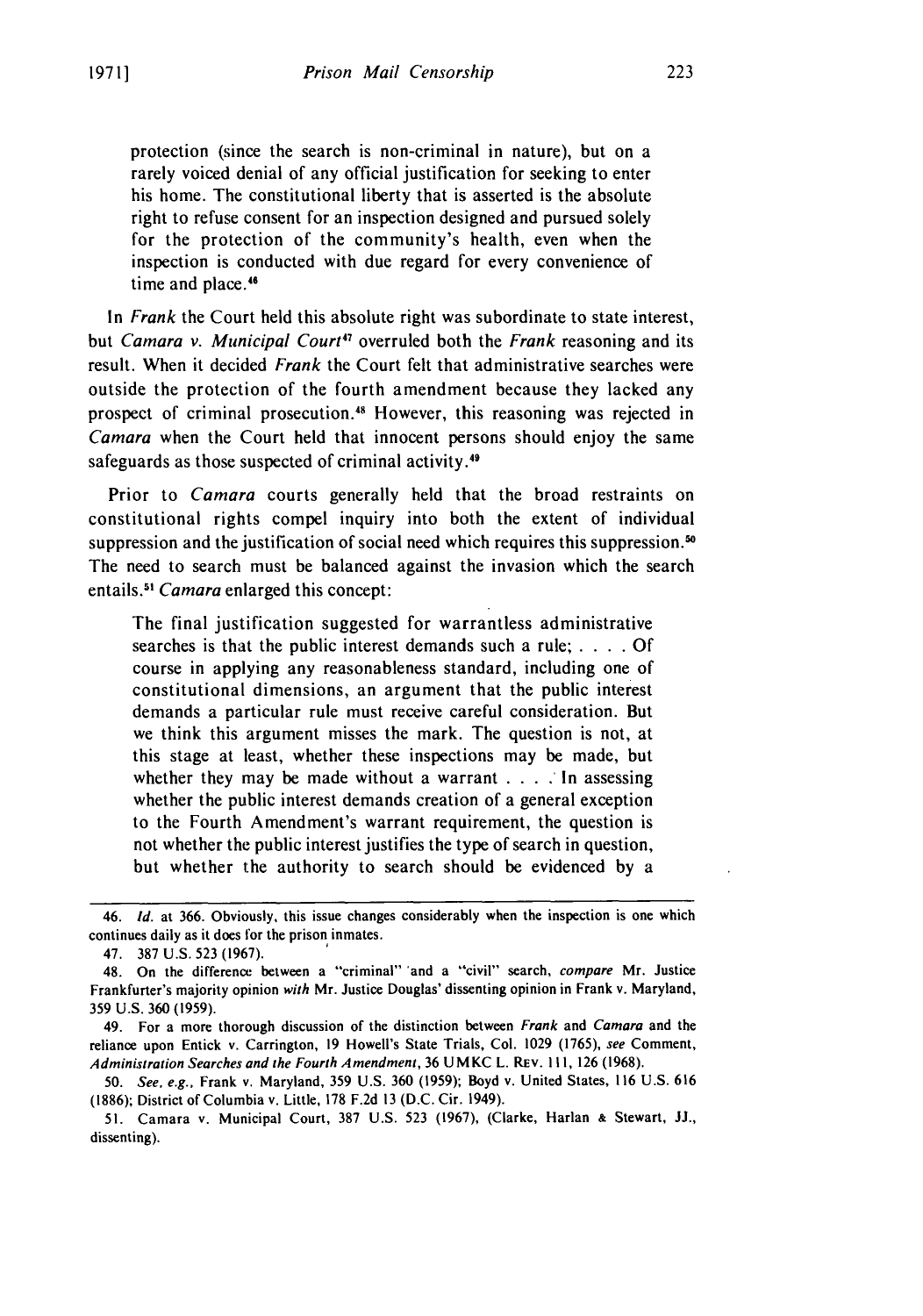warrant, which in turn depends in part upon whether the burden of obtaining a warrant is likely to frustrate the governmental purpose behind the search.<sup>52</sup>

The Court concluded that it was possible for fire, health, and housing code inspection programs to achieve their goals within the confines of a warrant requirement. However, the strict standards of a general warrant were relaxed in an administrative search.<sup>53</sup> The prerequisites for issuance of such a warrant are satisfied upon showing that the prescribed legislative and administrative standards have been met.<sup>54</sup>

The reasoning in *Camara* would appear applicable to prison censorship practice. Maintenance and discipline are maintained through periodic checks of incoming mail. At the same time individual rights of personal liberty and freedom of expression are not forfeited completely and the strict standards of "probable cause" normally needed to obtain a fourth amendment search warrant are unnecessary.

In some ways this middle-of-the-road solution to the prison censorship problem is more constitutionally acceptable than the administrative guidelines set down in *Palmigiano*,<sup>55</sup> which placed a heavy emphasis on the state interest in incoming and outgoing mail. All outgoing mail was found to be protected by the fourth amendment and could not be the subject of a warrantless search. However, because a satisfactory state interest was shown, substantially all incoming mail was subjected to inspection.<sup>56</sup> This reasoning runs contrary to Camara's expansion of the fourth amendment protections. In Camara the question was not whether the public interest justifies such a search, but whether the authority to search should require a warrant. This depends partly on whether the burden of obtaining a warrant is likely to frustrate the governmental purpose behind the search. <sup>57</sup>

Thus, in light of *Camara*, the real question for the *Palmigiano* court was

<sup>52.</sup> *Id.* at 533.

<sup>53.</sup> For the possible public policy effect of issuing such warrants, see Justice Clarke's dissenting opinion in Camara. Other examples of what some call "wattered-down" warrants are found in Colonnade Catering Corp. v. United States, 397 U.S. 72 (1970); Davis v. Mississippi, 394 U.S. 721 (1969); and Terry v. Ohio, 392 U.S. **1** (1968).

<sup>54.</sup> This standard might be satisfied if the administrative agency has deemed periodic inspection essential. See Comment, supra note 48 at I **1l.** The Court reasoned that probable cause to issue a warrant must exist if these standards are met.

<sup>55.</sup> Palmigiano v. Trovisono, 317 F. Supp. at 788. A middle-of-the-road approach would buy any solution which centered between the two extremes of complete censorship and no censorship.

<sup>56.</sup> *Id.* at 790. The purpose of the warrantless inspection was the detection of inflammatory and pornographic material, The exceptions were letters received from persons on the "approved mailing list." **Id.** at 791.

<sup>57.</sup> Camara v. Municipal Court, 387 U.S. 523, 533 (1967).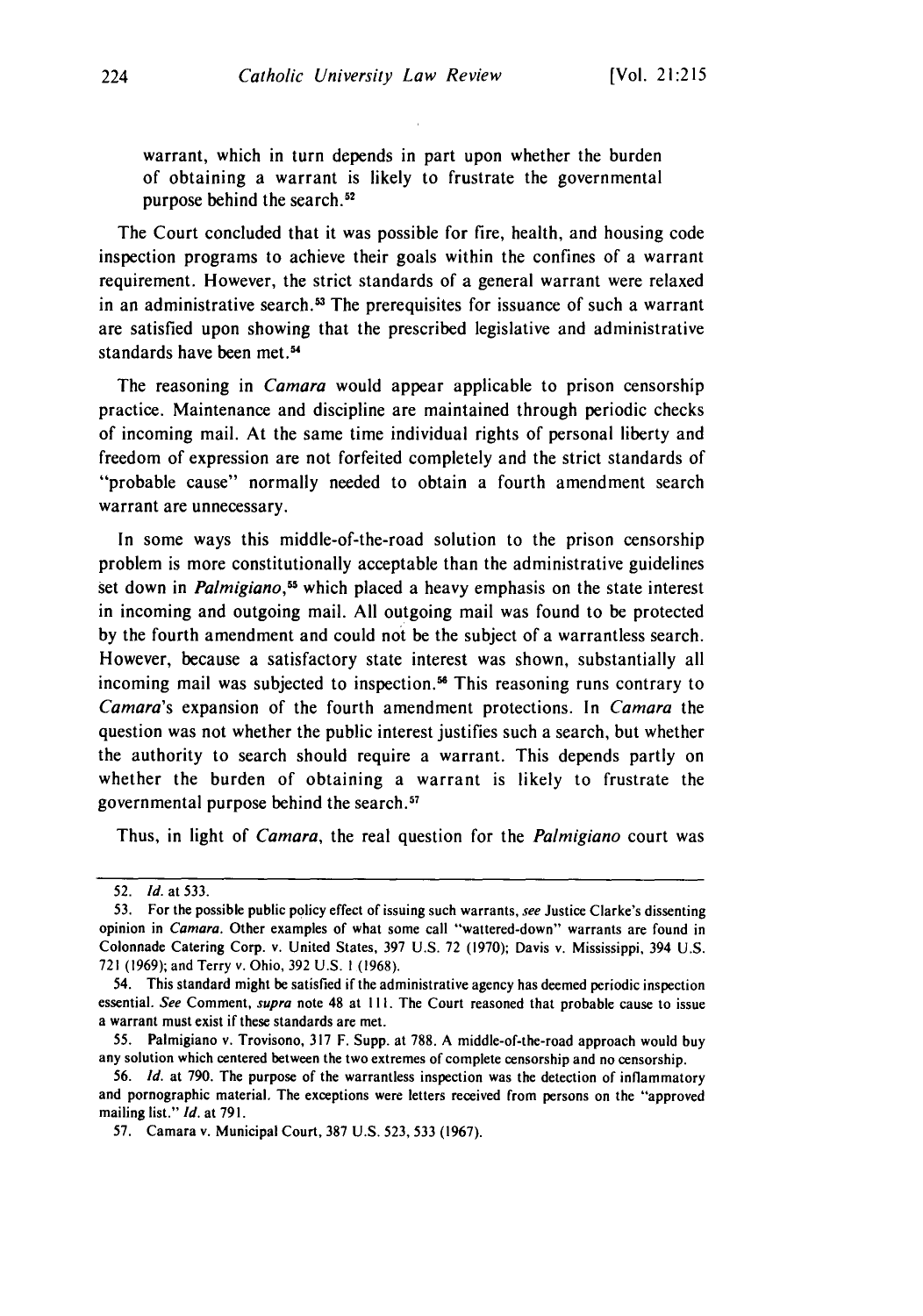not whether a valid state interest exists in censoring incoming mail, but whether obtaining a warrant would hamper the censorship procedure sufficiently to harm the state interest. Since strict adherence to ordinary probable cause requirements is unnecessary to obtain a warrant for an administrative search, the state interest, although a factor, seems no longer decisive.

The administrative search rationale would afford greater protection to the individual with whom the inmate corresponds than the censorship procedures promulgated in Palmigiano. In addition, periodic inspection under authority of a warrant would protect the rights of the non-inmate, while upholding the valid interests of the prison authorities.

#### Ninth Amendment Considerations

The power to control evil does not remove all restrictions on the means employed for that purpose.<sup>58</sup> In Griswold v. Connecticut<sup>59</sup> the Supreme Court stated that a "governmental purpose to control or prevent activities **. . .** may not be achieved by means which sweep unnecessarily broadly and thereby invade the area of protected freedoms."<sup>60</sup> The rationale behind this protection is simply that these liberties are so deeply rooted in the American tradition and conscience as to be considered fundamental.<sup>61</sup>

Although Palmigiano did not utilize the ninth amendment to bolster its reasoning, the argument is certainly applicable in the prison context. As with fourth amendment considerations, the right to privacy is constitutionally protected if no compelling state interest is present or if the procedure used to secure the public interest is not reasonable.<sup>62</sup> Used as a rule of construction to interpret the rights specified in the Constitution within the context of present day needs and values, the ninth amendment compels inquiry into the availability of alternative approaches to achieve the state interest.<sup>63</sup> The Supreme Court has stated: "It is now well established that the Constitution protects the right to receive information and ideas. This freedom of speech and press **. . .** necessarily protects the right to receive **. . .** information and ideas, regardless of their social worth [and] is fundamental to our free society. '64 This

 $\mathcal{L}$ 

<sup>58.</sup> Cross v. Harris, 135 U.S. App. D.C. 259 (1969).

**<sup>59.</sup>** 381 U.S. 479 **(1965),** (Goldberg, **J.,** concurring).

<sup>60.</sup> *Id.* at 485. *See also* **NAACP** v. Alabama, 377 U.S. 288 (1964).

<sup>61.</sup> Griswold v. Connecticut, 381 U.S. 479, 493 (1965), (Goldberg, J., concurring), quoting with approval, Snyder v. Massachusetts, 291 U.S. 97, **105** (1934).

<sup>62.</sup> *See* Comment, *Connecticut Contraceptive Ban v. Right of Privacy,* 34 UMKC L. REV. 95, 109 (1966).

<sup>63.</sup> Kutner, *The Neglected Ninth Amendment.* 51 **MARQ.** L. REV. 121, 135 (1967). *See* Stanley v. Georgia, 394 U.S. 557 (1969) which involved alleged "obscene material."

<sup>64.</sup> Stanley v. Georgia, 394 U.S. 557, 564 (1969). *See also* Lamont v. Postmaster General, 381 U.S. 301, 307, 308 (1965); Winters v. New York, 333 U.S. 507 (1948); Martin v. City of Struthers, 319 U.S. 141 (1943).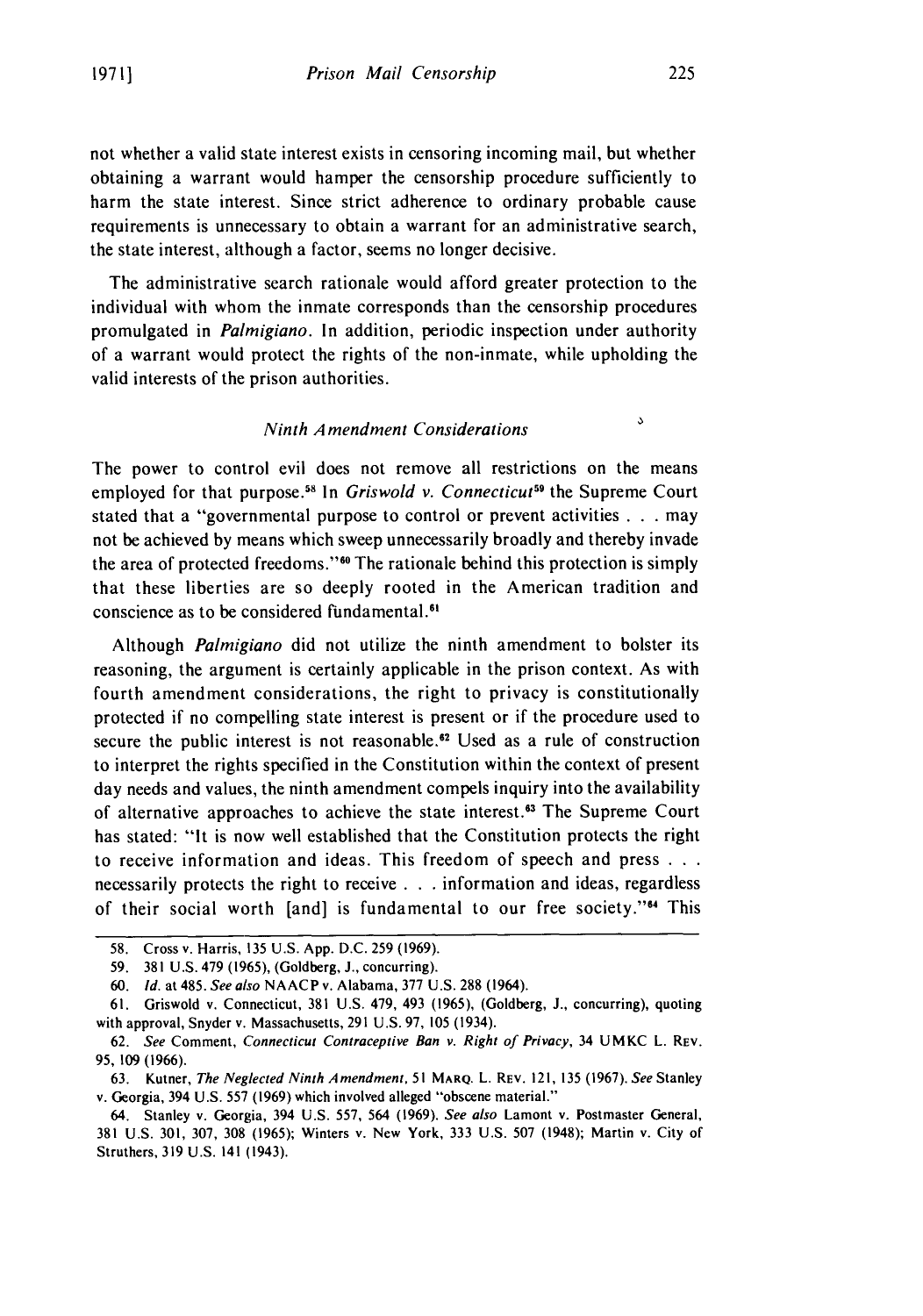interpretation supports the prisoner's argument that not only is the writing and sending of letters constitutionally protected, but also that the right to receive mail is so fundamental as to be within the purview of the ninth amendment. As stated in Griswold, the "various [constitutional] guarantees create zones of privacy." $65$  It is logical to assume that the right to send and receive uncensored mail falls "within the zone of privacy created by several fundamental constitutional guarantees."<sup>66</sup> The ninth amendment expands the freedoms inherent in the first amendment and brings them to their logical conclusion<sup>67</sup> harboring those "additional fundamental rights which exist alongside those fundamental rights specifically mentioned in the first eight amendments."<sup>88</sup> This reasoning was first espoused by Mr. Justice Brandeis, dissenting in Olmstead v. United States:

[The Farmers] sought to protect Americans in their beliefs, their thoughts, their emotions and their sensations. They conferred as against the Government, the right to be left alone, the most comprehensive of rights, and the right most valued by civilized men. $70$ 

This right of privacy, the claim of individuals to determine for themselves when, how, and to what extent information about them is communicated to others, $<sup>71</sup>$  is more than a penumbra right "formed by emanations from those</sup> [first and fourth amendment] guarantees that help give them life and substance." $72$  It is a basic right in itself, existing alongside other protected activity. Not surprisingly, this right of privacy in communication has been suggested as the underlying theme of the Bill of Rights.<sup>73</sup> In arguing to limit such a right, the state bears a substantial burden of justification. It must not only further a substantial governmental interest, but it must also avoid the suppression of free expression as much as possible. Furthermore, "the incidental restrictions on alleged First Amendment freedoms [must be] no greater than is essential to the furtherance of that interest."<sup>74</sup>

70. *Id.* at 442.

71. J. WESTIN, PRIVACY **AND** FREEDOM (1967). This definition of privacy was used with the Griswold reasoning in Richards v. Thurston, 424 F.2d 1281, 1283 (1st Cir. 1970).

72. Griswold v. Connecticut, 381 U.S. 479 (1965), (Goldberg, J., concurring).

73. Note, Griswold, The Right to be Left Alone, 55 Nw. U.L. REV. 216 (1960). See also Comment, Privacy after Griswold: Constitutional or Natural Law Right?, 60 Nw. U.L. REV. **813** (1966).

74. United States v. O'Brien, 391 U.S. 367, 376 (1968), (Harlan, **J.,** concurring). See also Mr. Justice Harlan's concurring opinion in O'Brien.

<sup>65. 381</sup> U.S. 484.

<sup>66.</sup> **Id.** at 485.

<sup>67.</sup> The same reasoning might be used to find double protection (for the sender and receiver) against unreasonable search and seizure in the fourth amendment.

<sup>68.</sup> Griswold v. Connecticut, 381 U.S. 479 (1965), (Goldberg, J. cdncurring).

<sup>69. 277</sup> U.S. 438 (1928).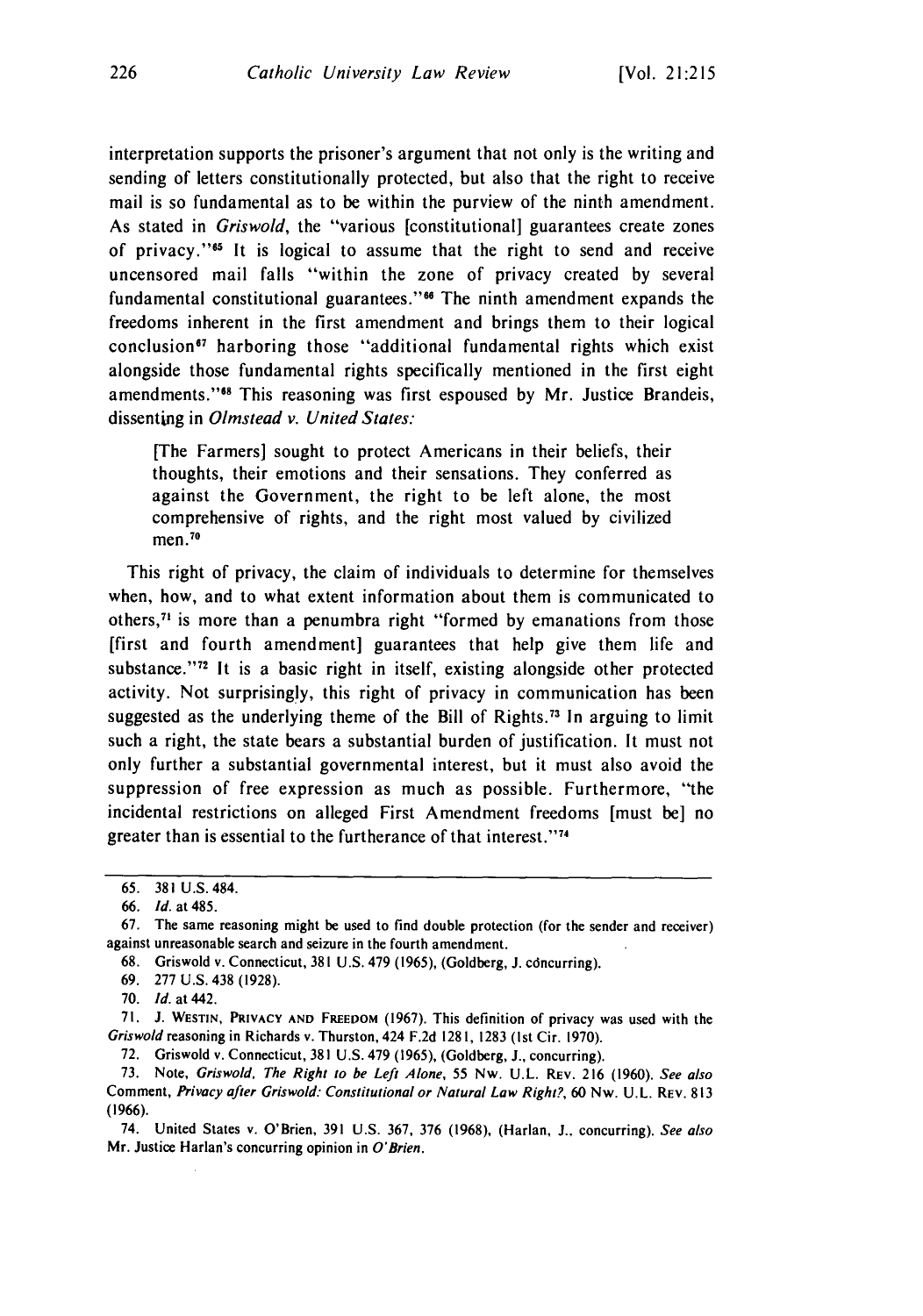In applying the *Coffin* "retention of rights" doctrine to prison inmates, *Palmigiano* in effect utilized the rationale of the ninth amendment as it applies to society at large.

#### *Conclusion*

Although the factual situation posed in *Palmigiano* would seem to limit its application solely to pretrial inmates,<sup> $75$ </sup> the court's reasoning is more widely applicable since prison rules, procedures, and practices concerning mail censorship apply equally to convicted and unconvicted inmates.

In Tyler v. Ciccone, 299 F. Supp. 684 (W.D.M. 1969), the same court departed from *Parks* and held that unconvicted persons charged with crime are entitled to the rights of free speech and to do business accorded to all unconvicted citizens.

The challenged regulation, in its requirement that permission be obtained before allowing preparation of the manuscript **. . .** and, in its provision for confiscation and censorship **• . .** deprives the unconvicted inmate of fundamental constitutional rights and cannot therefore be enforced against him.

#### Id. at 687.

The doctrine of judicial non-interference, the court ruled, was not applicable to an unconvicted inmate since the courts retain the duty to protect all innocent persons against violations of statutory and constitutional rights.

Although the court in Tyler recognized the threat against institutional security, the holding is based primarily on the pretrial inmate's unrestricted right to privacy and in doing so, the court negated the principle of balancing individual rights with social need. The by-product of such reasoning is the negation of the government's maintenance of discipline and state interest argument. 317 F. Supp. at 793.

The reasoning of Tyler could logically expand to include the censoring of incoming mail. As that procedure imposes on the rights of individuals to whom the inmate is corresponding, it violates express first, fourth and ninth amendment guarantees as applied to nonprisoners. Such reasoning gives birth to the principle that the censoring of incoming mail must be grounded on a state interest more compelling than that applying to outgoing mail. Although the justifications of censorship might be the same for both, the rights of the nonprisoner must be given greater weight than those of the prison inmate.

The Palmigiano court referred only briefly to this distinction. 317 F. Supp. at 785. By adopting the retention of rights doctrine enunciated in Coffin v. Reichard, 143 F.2d 443, 445 (6th Cir. 1944), the court plainly implied that its reasoning should also apply to convicted prisoners. Indeed, if the reasoning of Palmigiano is so narrowly construed as to exclude the convicted prisoner, another attempt at defining the constitutional rights in a prison context will be defeated.

<sup>75.</sup> As in the factual context of Palmigiano, a large percentage of prison inmates in the United States are unconvicted but are detained for want of bail. **PRESIDENT'S COMMISSION** ON LAW **ENFORCEMENT AND ADMINISTRATION** OF **JUSTICE,** TASK FORCE REPORT: CORRECTIONS 25 **(1968).** As in *Palmigiano*, they are usually subject to the same mail censorship as their convicted brethren and for essentially the same reasons. 317 F. Supp. at 78 **1.**

In Parks v. Ciccone, 281 F. Supp. 805 (W.D.M. 1968), the court found that an unconvicted inmate had no more of a constitutional right to free access to the mails than a convicted prisoner. "This is so because considerations of security of institutional administration and of rehabilitative and medical practices are present to a large extent even though the particular inmate is an unconvicted person." Id. at 810. Although some regulation is necessary due to the very fact of confinement, the difference in prisoner status warrants different treatment particularly with respect to the first and fourth amendments. See United States ex rel Mitchell v. Thompson, 56 F. Supp. 683, 690 (S.D.N.Y. 1944).